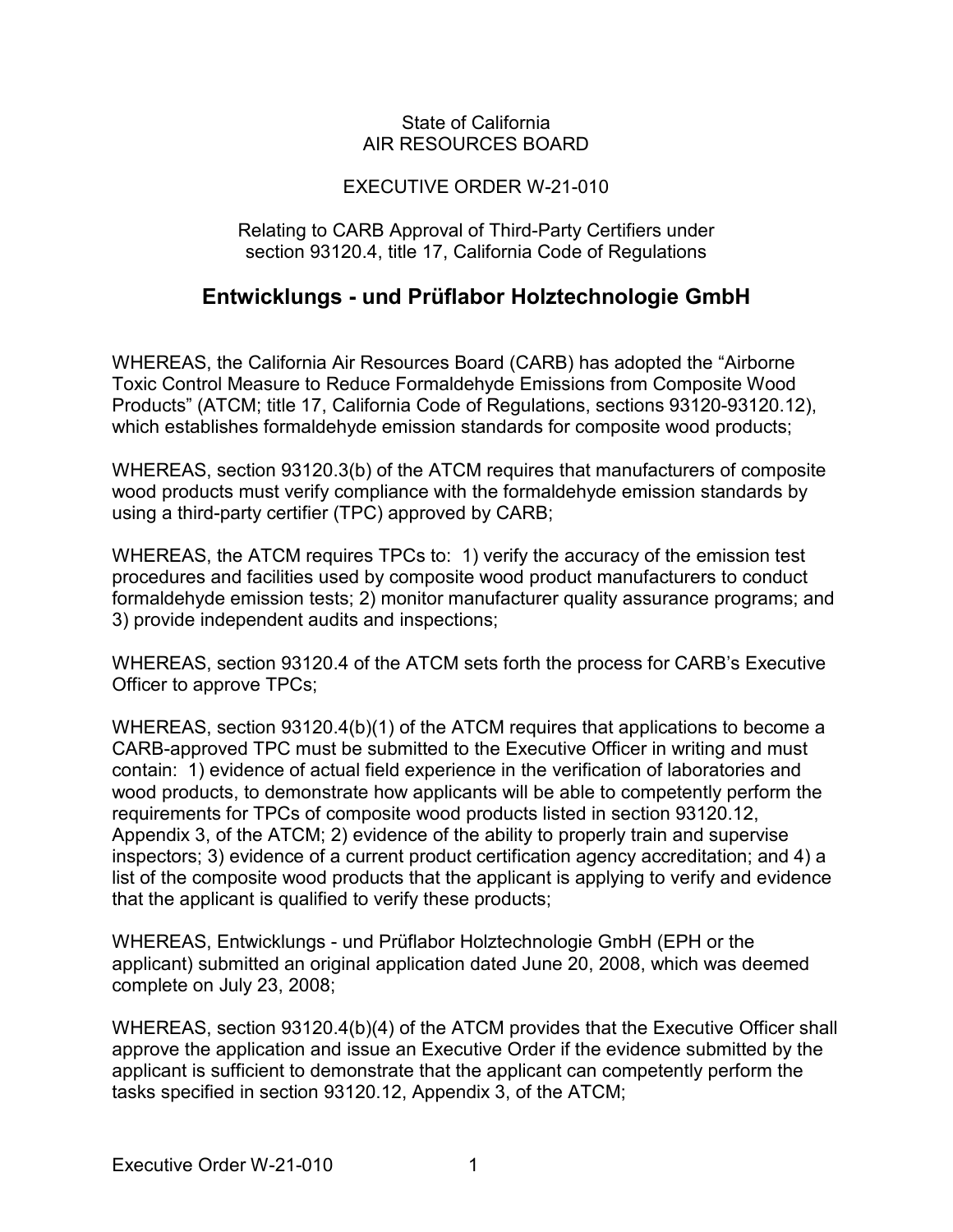WHEREAS, EPH was issued Executive Order W-08-010, signed on August 11, 2008;

 WHEREAS, section 93120.4(b)(4) of the ATCM allows CARB-approved TPCs to apply for re-approval to CARB by submitting an updated application;

 WHEREAS, EPH submitted the original and the updated applications for approval to CARB as follows:

| <b>Executive Order#</b> | <b>Date Received</b> | <b>Date Signed</b> | <b>Actions</b> |
|-------------------------|----------------------|--------------------|----------------|
| W-08-010                | 6/20/2008            | 8/11/2008          | Original       |
| W-10-010                | 7/27/2010            | 9/7/2010           | Renewal        |
| $W-12-010$              | 7/27/2012            | 9/4/2012           | Renewal        |
| W-14-010                | 8/18/2014            | 9/4/2014           | Renewal        |
| W-17-010                | 8/25/2016            | 2/1/2017           | Renewal        |
| W-19-010                | 1/8/2019             | 2/27/2019          | Renewal        |

 December 22, 2020; the application was deemed complete February 11, 2021; WHEREAS, EPH submitted an updated application for re-approval to CARB on

 section 93120.4(b)(1); and WHEREAS, the Executive Officer finds that the complete, updated application for re-approval demonstrated the TPC's ability to continue to comply with

 appropriate that Executive Order W-19-010 be superseded by this Executive Order W-21-010. WHEREAS, the Executive Officer approved EPH's request for re-approval, and it is

 NOW, THEREFORE, IT IS ORDERED that EPH is hereby approved as a TPC and is issued the following number designating them as a CARB-approved TPC: **TPC-010**.

 BE IT FURTHER ORDERED that EPH is a CARB-approved TPC for the following composite wood products: hardwood plywood, particleboard, and medium density fiberboard.

medium density fiberboard.<br>BE IT FURTHER ORDERED that this approval is subject to the following conditions:

- 1. EPH must provide their CARB-approved TPC number to each manufacturer it Appendix 3, of the ATCM. has subcontracted with for services, as specified in section 93120.12,
- 2. EPH must participate in an interlaboratory study of their primary and/or secondary chamber facilities.